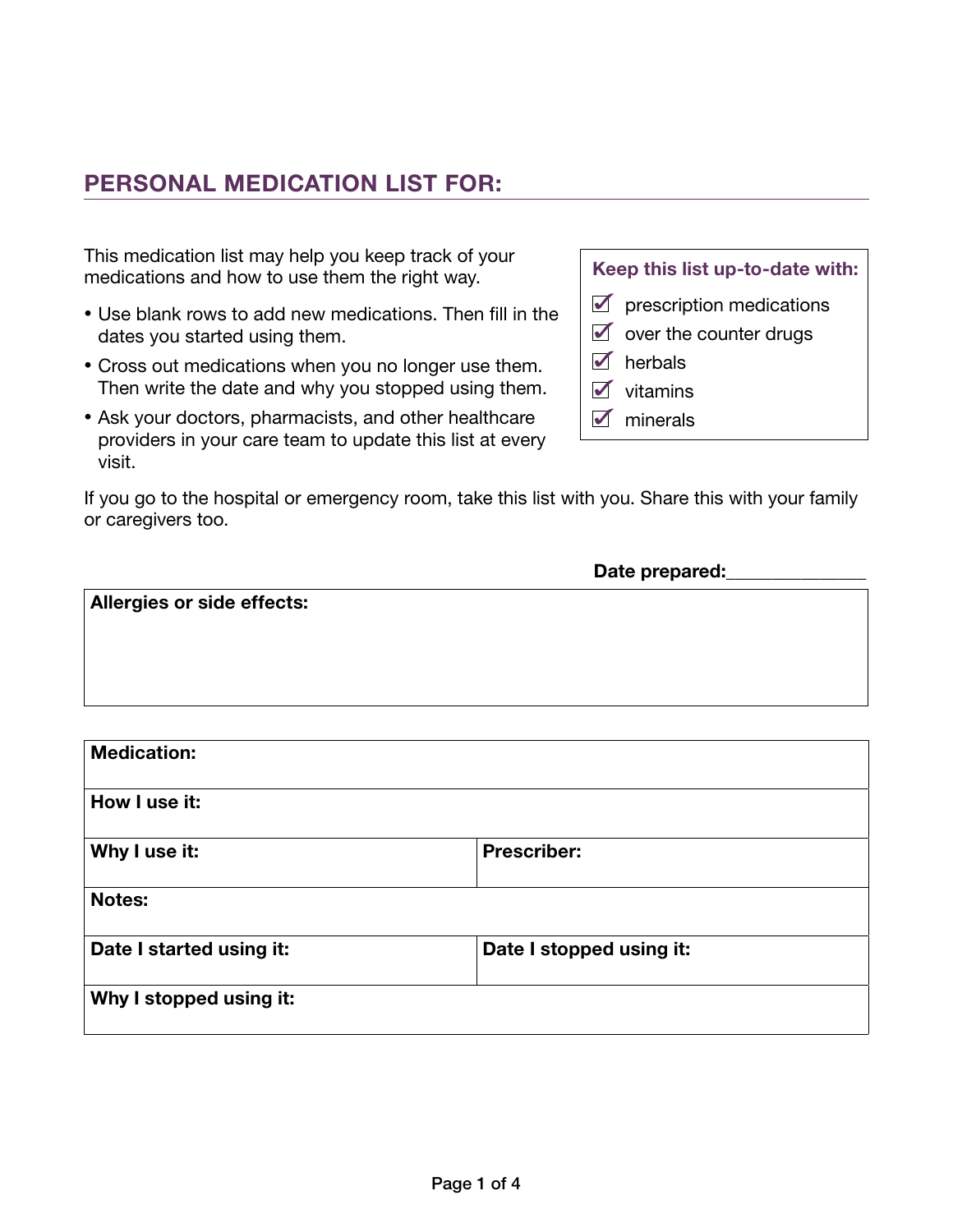(Continued)

| <b>Medication:</b>       |                          |
|--------------------------|--------------------------|
| How I use it:            |                          |
| Why I use it:            | <b>Prescriber:</b>       |
| <b>Notes:</b>            |                          |
| Date I started using it: | Date I stopped using it: |
| Why I stopped using it:  |                          |

| <b>Medication:</b>       |                          |
|--------------------------|--------------------------|
| How I use it:            |                          |
| Why I use it:            | <b>Prescriber:</b>       |
| <b>Notes:</b>            |                          |
| Date I started using it: | Date I stopped using it: |
| Why I stopped using it:  |                          |

| <b>Medication:</b>       |                          |
|--------------------------|--------------------------|
| How I use it:            |                          |
| Why I use it:            | <b>Prescriber:</b>       |
| <b>Notes:</b>            |                          |
| Date I started using it: | Date I stopped using it: |
| Why I stopped using it:  |                          |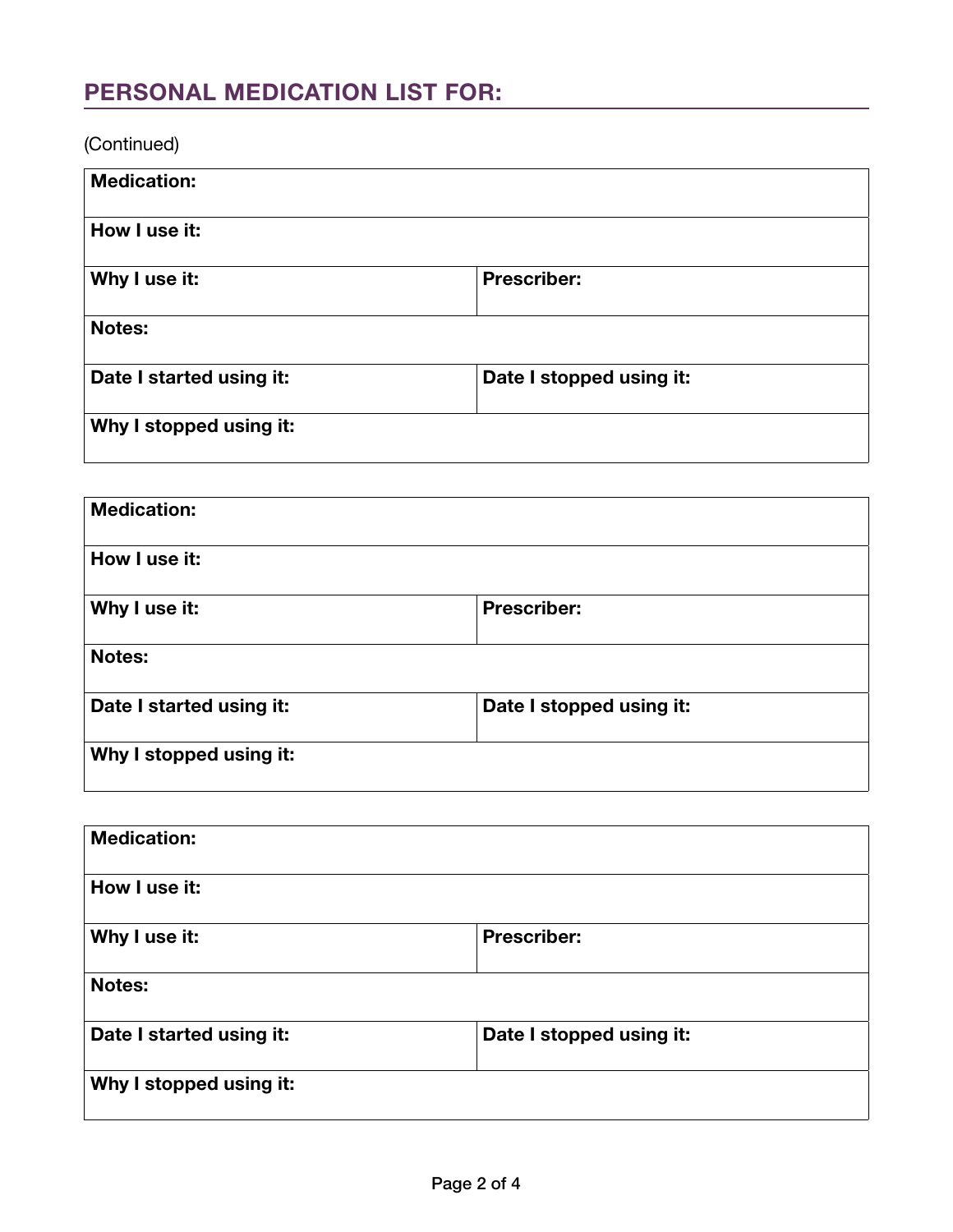(Continued)

| <b>Medication:</b>       |                          |
|--------------------------|--------------------------|
| How I use it:            |                          |
| Why I use it:            | <b>Prescriber:</b>       |
| <b>Notes:</b>            |                          |
| Date I started using it: | Date I stopped using it: |
| Why I stopped using it:  |                          |

| <b>Medication:</b>       |                          |
|--------------------------|--------------------------|
| How I use it:            |                          |
| Why I use it:            | <b>Prescriber:</b>       |
| <b>Notes:</b>            |                          |
| Date I started using it: | Date I stopped using it: |
| Why I stopped using it:  |                          |

| <b>Medication:</b>       |                          |
|--------------------------|--------------------------|
| How I use it:            |                          |
| Why I use it:            | <b>Prescriber:</b>       |
| <b>Notes:</b>            |                          |
| Date I started using it: | Date I stopped using it: |
| Why I stopped using it:  |                          |